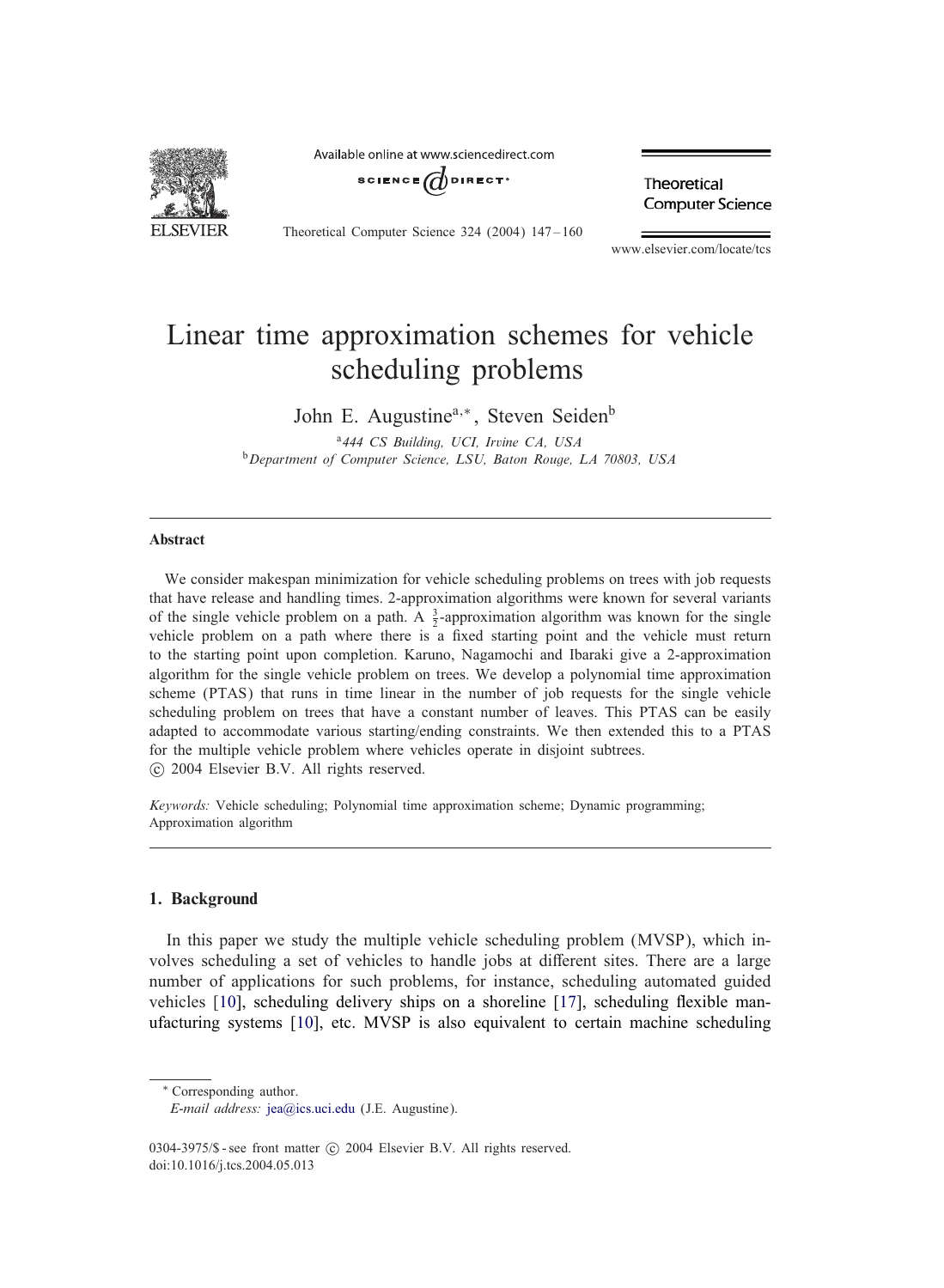problems where there are costs for reconfiguring machines to perform different operations [2] and to power consumption minimization in CPU instruction scheduling [3]. Our main contribution is a polynomial time approximation scheme (PTAS) that runs in linear time for the MVSP.

*Problem description*: MVSP is a variation of the well-known traveling salesman problem. In the most general formulation, the problem consists of a metric space  $\mathcal M$  along with *n* jobs. Each job *j* becomes available for processing at a time  $r_i \geq 0$  known as its *release time*. Job *j* requires a specific amount of time  $h_i \geq 0$  for its completion known as its *handling time*. Job handling is non-preemptive in nature meaning that if the vehicle starts processing a job, it is required to complete the processing without interruption. Finally, each job has a *position*  $p_j$  in M. We are given a set of k vehicles that can traverse M and handle or *serve* these jobs. Our goal is to minimize the maximum completion time over all jobs, called the *makespan*, using the given set of vehicles. Note that all the notations introduced in this paragraph are used throughout this paper.

Note that without loss of generality  $M$  is finite. M can be represented by a weighted graph, where the points are vertices, and the distance from  $p \in \mathcal{M}$  to  $q \in \mathcal{M}$  is the length of the shortest path from  $p$  to  $q$  in the graph. In an abuse of notation, we also use  $M$  to denote this graph. We are interested in the case where  $M$  is a tree; unless stated otherwise, all the discussions that follow pertain to this case. We use  $m$  and  $t$  to denote the number of vertices and leaves in  $M$ , respectively. Note that a particularly interesting special case is  $t = 2$ , where M is a path.

Several different variants of this problem are possible:

- The single vehicle scheduling problem (SVSP) is just the special case  $k = 1$ .
- In the zone multiple vehicle scheduling problem (ZMVSP) studied previously by Karuno et al. in [10], the vehicles all operate in disjoint subtrees of G called *zones*. Part of the problem is to specify the zones.
- There are a large number of possibilities for vehicle starting/ending constraints. It is possible that the starting positions of the vehicles are given as part of the problem, or that they can be chosen by the algorithm. We call a problem-specied starting point for a vehicle the *origin* of that vehicle. There are analogous possible constraints on vehicle ending positions. The most common variant when an ending position is specified is that the origin and the ending position are the same. We denote this variant as RTO (return to origin). When no ending position is specied, the most common variant, denoted FO (fixed origin), is that each vehicle has a fixed origin.

Since even SVSP on a path is NP-hard  $[6,18]$ , we shift our focus from finding an optimal solution to finding an approximate solution with cost that is guaranteed to be within a certain bound relative to the optimal cost [7]. Suppose we have an algorithm A for problem P. We define cost  $_A(\sigma)$  to be the cost of the solution produced by A on instance  $\sigma$  of P. Let cost( $\sigma$ ) be minimum possible cost for  $\sigma$ . A *polynomial time -approximation algorithm* A guarantees that

 $cost_A(\sigma) \leq \rho \, cost(\sigma)$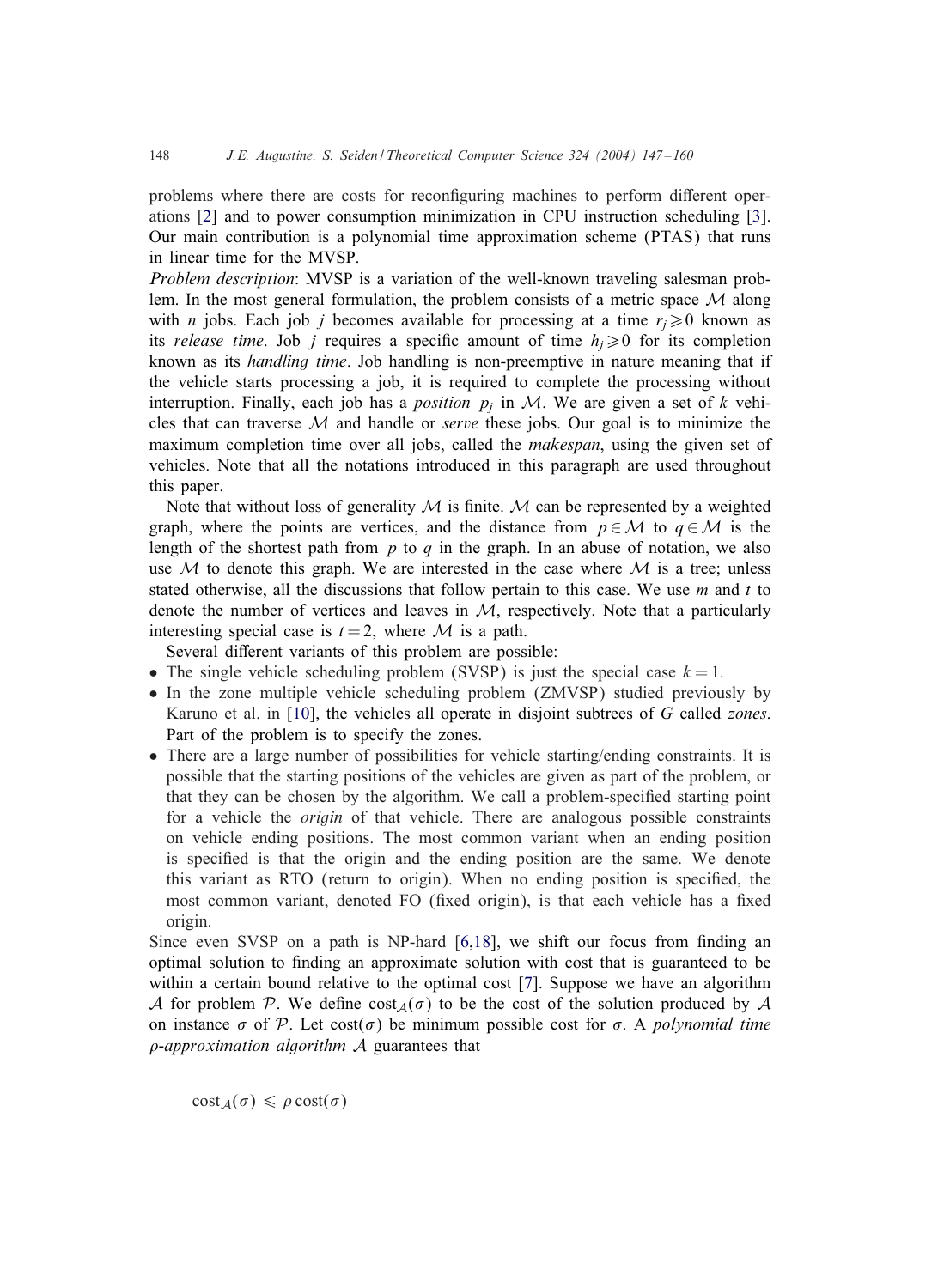for every instance  $\sigma$  of P and that A runs in time that is polynomial in  $|\sigma|$ . A *polynomial time approximation scheme* (PTAS) for problem  $P$  is a family of approximation algorithms  $\{A_{\varepsilon}\}_{{\varepsilon}>0}$  such that each is a polynomial time  $(1 + \varepsilon)$ -approximation algorithm for P. A *fully polynomial time approximation scheme* (FPTAS) is a PTAS whose running time is polynomial in both  $|\sigma|$  and  $1/\varepsilon$ . The reader is referred to [7] for a more comprehensive treatment of approximation algorithms.

*Previous results*: Psaraftis et al. [17] consider SVSP on a path when all handling times are zero. They show that the RTO version can be solved exactly in  $O(n)$  time, while the FO version can be solved exactly in  $O(n^2)$  time. Psaraftis et al. further give 2approximation algorithms for both these versions of SVSP with positive handling times. Tsitsiklis [18] shows that the FO and RTO versions of SVSP on paths with release and handling times are NP-complete. MVSP is NP-complete for all  $k \geq 2$  even if all release times are zero and there is only a single point in  $M$ , since this is exactly the multiprocessor scheduling problem [6]. If  $k$  is part of the input, then MVSP is strongly NP-complete. For paths, Karuno et al. develop a  $\frac{3}{2}$ -approximation algorithm for the RTO version of SVSP [14] and a 2-approximation for the version of MVSP where the origins and ending points are not pre-specified [10]. They also provide a solution to the ZMVSP whose maximum completion time is within twice that of the optimal. For SVSP on trees, [12] develop a 2-approximation algorithm. For SVSP on trees with zero handling times, Nagamochi et al. [15] give an exact algorithm that runs in time  $O(n^{t})$  and show strong NP-hardness. For SVSP on general metrics, they give an exact algorithm which runs in time  $O(n^2 2^n)$ , and a  $\frac{5}{2}$ -approximation algorithm. Karuno, Nagamochi and Ibaraki have provided some important hardness results to variants of the problems addressed in this paper. In [11] they show that the SVSP on a tree to minimize the maximum lateness is strongly NP-hard. In [13], they consider the TSP on a line with deadlines and general handling times and show that it is NP-complete when asked if there exists a schedule that meets the deadlines.

There is a large body of work on vehicle scheduling problems with different job requirements, metric spaces and objective functions. For instance, Nagamochi et al. [15] study the vehicle scheduling problem on a general graph, while Charikar et al. [3] consider precedence constraints. We do not give a comprehensive treatment of all variations here, but refer the reader to the survey of Desrosiers et al. [5].

*Our results*: In this paper, we develop a PTAS that can be applied to many of the variants of SVSP. We begin in Section 2 by giving an exact algorithm for solving the FO variant of SVSP on a tree when the number of distinct release times is at most R. This algorithm runs in time  $O(R(m + 1)^{(R-1)(t+1)+1}n)$ . In Section 3, we use this result to provide an  $O(f(1/\varepsilon, t)n)$  time  $(1 + \varepsilon)$ -approximation algorithm for the FO variant of SVSP, where  $f(1/\varepsilon, t)$  is a function exponential in both t and  $1/\varepsilon$ . This is accomplished by running the algorithm of Section 2 on a modified problem on a modified metric space. In this modified problem,  $R$  and  $m$  are constants depending only on  $\varepsilon$ . Our PTAS is easily adapted to all the other starting/finishing constraints previously mentioned, as well as others. In Section 4, we extend our algorithm to include ZMVSP using a dynamic programming approach. Essentially, this multiplies the running time by a factor of  $O(n^t)$ . We explore the relationship between the optimal zone and non-zone schedules. If multiple jobs can appear in the same position, then the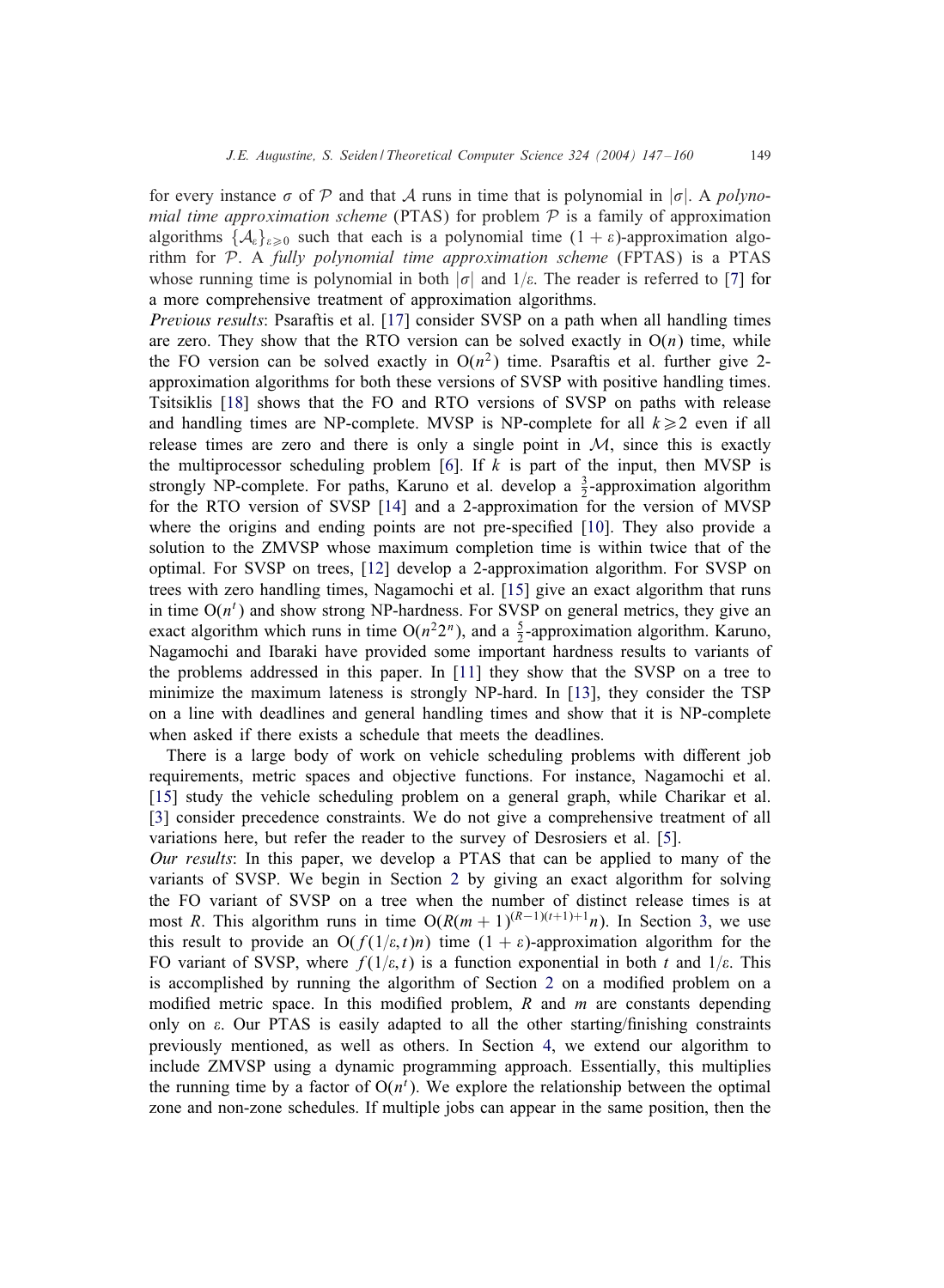lower bound on the optimal cost ratio between the zone and non-zone schedules is  $k$ , but if jobs have to be in distinct positions the bound weakens to  $2 - 1/t$ . In Section 5, we show that an extension of SVSP to include deadlines is NP-hard, even when all release times are zero.

Note: Recently and independently, Karuno and Nagamochi [9] have also developed PTASs for the vehicle scheduling problems described here. Their approach is different than ours. They develop an exact pseudopolynomial time algorithm for MVSP. The running time of this algorithm is exponential in k and polynomial in  $\sum_j h_j$ . We get a linear time PTAS for SVSP where they do not. Our PTAS for ZMSVP runs in time polynomial in  $k$ , whereas all their algorithms have running times exponential in  $k$ . Both solutions are exponential in the number of leaves.

#### 2. A special case

In this section, we consider the single vehicle scheduling problem on trees when there are a constant number  $R$  of distinct release times. We show that this problem can be solved exactly in time  $O(R(m + 1)^{(R-1)t+1}n)$ . We assume the FO variant, but the algorithm given here can easily be adapted to handle all of the different starting and ending conditions described in the introduction.

We denote the origin by  $p_0$ . We assume that in the input, M is in adjacency list form. We use  $d(x, y)$  to mean the distance from point x to point y in M. We use  $x \rightarrow y$  to denote the set of vertices on the shortest path from x to y, including x and  $\gamma$ . It is easy to see that vertices of degrees one and two containing no request can be eliminated from  $M$ . However, vertices with degree greater than 2 cannot be eliminated. It is easy to use induction to show that the number of vertices with degree greater than 2 is at most  $t - 2$  (refer [1] for proof). Also, the vertices containing requests, which is at most *n* cannot be eliminated. Therefore we have  $m \le n + t - 2$ .

A *schedule* for the single vehicle problem is just a permutation  $\pi$  on  $\{1,\ldots,n\}$ , that is,  $\pi(i) = j$  implies that the *j*th job is served in the *i*th position in  $\pi$ . We also use the notation  $\pi^{-1}(j)$  to refer to i. In an abuse of notation, we define  $\pi(0) = 0$ . For some problem instance  $\sigma$ , the *arrival time*  $a_{\pi}^{\sigma}(i)$  and *completion time*  $c_{\pi}^{\sigma}(i)$  of the vehicle at the *i*th request in  $\pi$  are defined

$$
a_{\pi}^{\sigma}(i) = c_{\pi}^{\sigma}(i-1) + d(p_{\pi(i-1)}, p_{\pi(i)}),
$$
  
\n
$$
c_{\pi}^{\sigma}(0) = 0,
$$
  
\n
$$
c_{\pi}^{\sigma}(i) = \max\{r_{\pi(i)}, a_{\pi}^{\sigma}(i)\} + h_{\pi(i)}.
$$

If the problem instance is clear from the context, we drop the  $\sigma$  superscript. The cost of  $\pi$  is  $c_{\pi}^{\sigma}(n)$ . We say that schedule  $\pi$  *eagerly* serves request  $\ell$  if for all i such that  $p_{\ell} \in p_{\pi(i-1)} \rightsquigarrow p_{\pi(i)}$  either  $\pi(\ell) \leq i$  or  $r_{\ell} > c_{\pi}(i-1) + d(p_{\pi(i-1)}, p_{\ell})$ . If  $\pi$  eagerly serves all requests, we say that  $\pi$  is *eager*. Intuitively, an eager schedule never passes through the location of an available request without serving the request.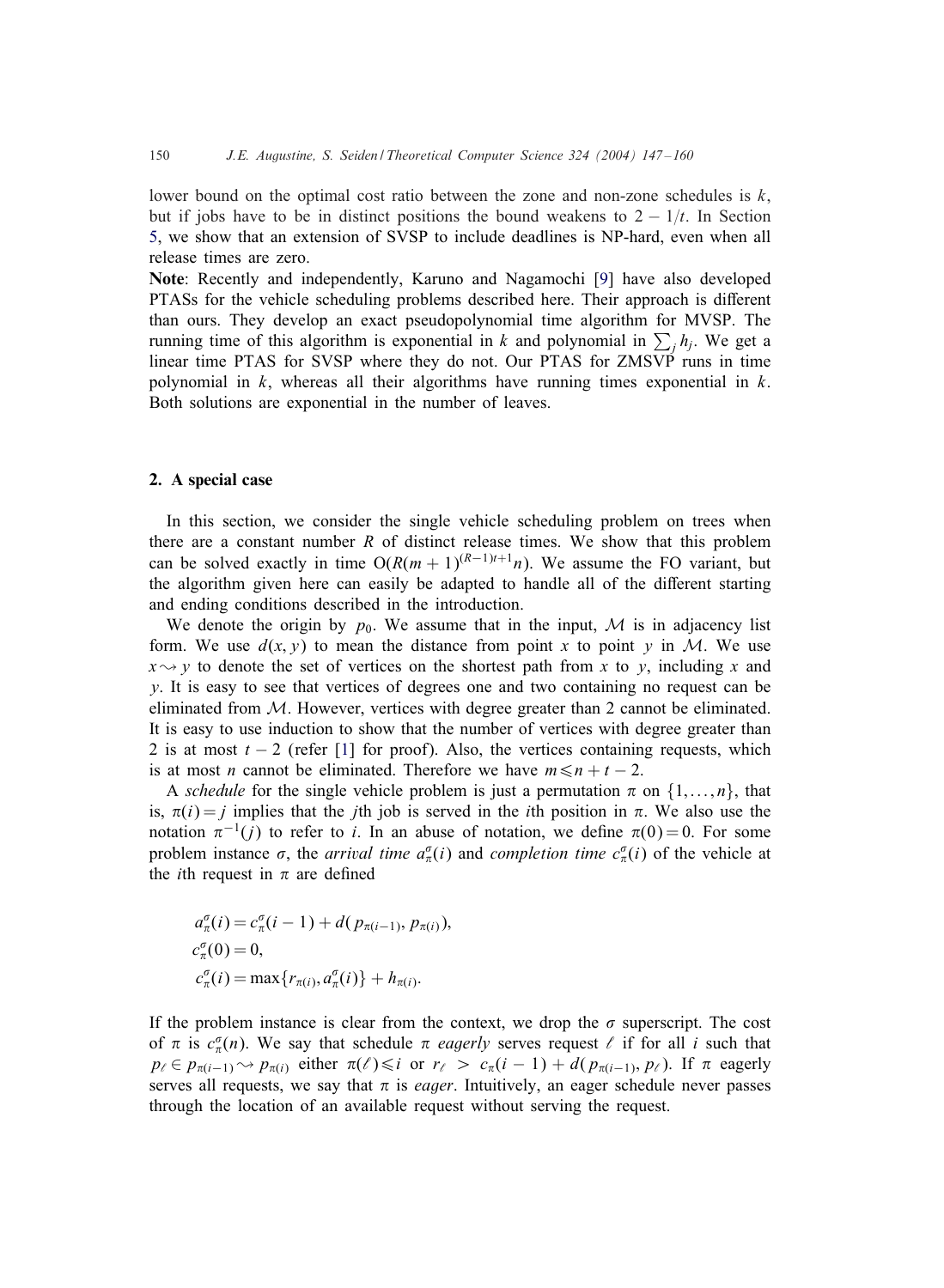**Lemma 1.** For any finite metric M, if there is a schedule  $\pi$  for a single vehicle *scheduling problem*  $\sigma$  *with cost x then there is also an eager schedule*  $\sigma$  *for*  $\sigma$  *with cost at most x.*

**Proof.** Consider some schedule  $\pi$ . This proof works by taking the non-eager schedule  $\pi$  and successively modify it until it is converted to  $\varpi$ , the eager schedule. In each modication step, a job that is non-eagerly serviced is made eager. We then show that in a finite number of these steps, we attain  $\varpi$ . Define

$$
e(i,\ell) = c_{\pi}(i-1) + d(p_{\pi(i-1)}, p_{\ell}),
$$
  
\n
$$
f_{\ell} = \min\{i \mid \min(a_{\ell}, r_{\ell}) \leq e(i,\ell), p_{\ell} \in p_{\pi(i-1)} \sim p_{\pi(i)}\}.
$$

Intuitively,  $e(i, \ell)$  is the earliest point in time that position  $p_{\ell}$  can be reached after servicing requests  $\pi(1),..., \pi(i-1)$ . The vehicle crosses request  $\ell$  for the first time after it becomes available when traveling from request  $\pi(f_{\ell} - 1)$  to request  $\pi(f_{\ell})$ .  $f_{\ell}$  is well defined since  $p_{\ell} \in p_{\pi(i-1)} \leadsto p_{\pi(i)}$  and  $\min(a_{\ell}, r_{\ell}) \leq e(i, \ell)$  for  $i = \pi^{-1}(\ell)$ . If  $f_{\ell} = \pi^{-1}(\ell)$  for all  $\ell$ , then  $\pi$  is eager. Otherwise, there is some request  $\ell$  with  $f_{\ell} < \pi^{-1}(\ell)$ . Among these requests, let L be the one which minimizes  $e(f_{\ell}, \ell)$ . L is the first request crossed by  $\pi$  which is not eagerly served. Define  $q = \pi^{-1}(L)$ . Basically, we modify  $\pi$  to get  $\pi'$  by removing L from its current position in the order defined by π and inserting it between requests  $\pi(f_L - 1)$  and  $\pi(f_L)$ . This causes the service of requests  $\pi(f_L),..., \pi(q-1)$  to be delayed by at most  $h_L$ . However, in the modified schedule, we go directly from request  $\pi(q-1)$  to  $\pi(q+1)$ , and so we arrive at  $\pi(q+1)$ at least as early as before. More formally, we define

$$
\pi'(i) = \pi(i) \quad \text{for } 1 \leq i < f_L,
$$
\n
$$
\pi'(f_L) = L,
$$
\n
$$
\pi'(i) = \pi(i-1) \quad \text{for } f_L < i \leq q,
$$
\n
$$
\pi'(i) = \pi(i) \quad \text{for } q < i \leq n.
$$

We first note that since  $p_L \in p_{\pi(f_L-1)} \leadsto p_{\pi(f_L)}$  and  $r_L \leq e(f_L, L)$  we have  $a_{\pi}(f_L+1) = a_{\pi}(f_L) + h_L$ . By induction, it is easy to show that  $c_{\pi}(i) \leq c_{\pi}(i-1) + h_L$ , for  $f_L < i \leq q$ . Now note that

$$
a_{\pi'}(q+1) = c_{\pi'}(q) + d(p_{\pi'(q)}, p_{\pi'(q+1)})
$$
  
\n
$$
= c_{\pi'}(q) + d(p_{\pi(q-1)}, p_{\pi(q+1)})
$$
  
\n
$$
\leq c_{\pi}(q-1) + h_L + d(p_{\pi(q-1)}, p_{\pi(q+1)})
$$
  
\n
$$
\leq c_{\pi}(q-1) + h_L + d(p_{\pi(q-1)}, p_{\pi(q)}) + d(p_{\pi(q)}, p_{\pi(q+1)})
$$
  
\n
$$
= a_{\pi}(q) + h_L + d(p_{\pi(q)}, p_{\pi(q+1)})
$$
  
\n
$$
\leq c_{\pi}(q) + d(p_{\pi(q)}, p_{\pi(q+1)}) = a_{\pi}(q+1).
$$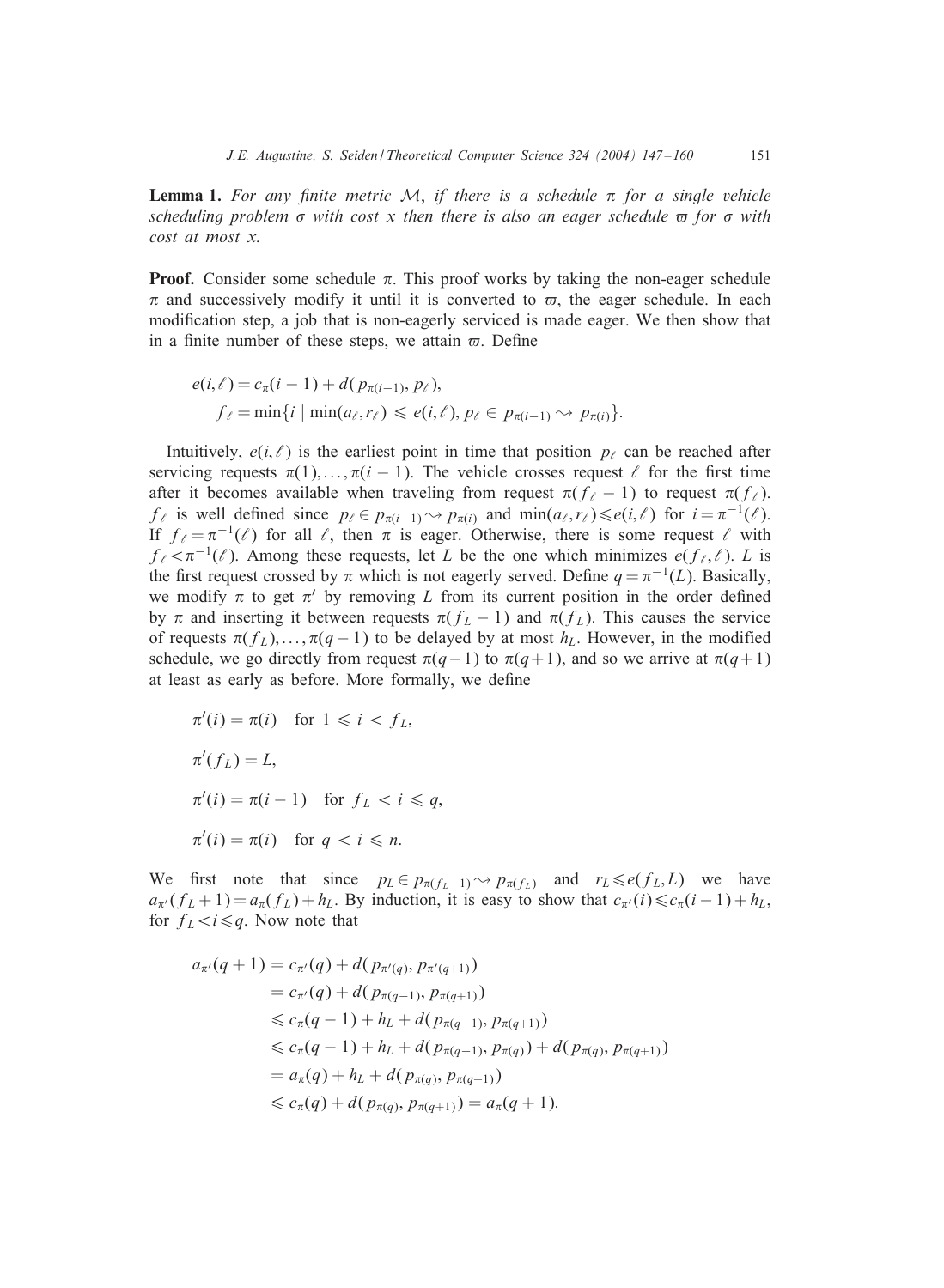Using this fact, it is easy to show by induction that  $c_{\pi'}(i) \leq c_{\pi}(i)$  for  $q < i \leq n$ . Therefore, the cost of  $\pi'$  is at most the cost of  $\pi$ . We have increased the number of eagerly served requests by one. By iterating this process, we eventually reach an eager schedule  $\varpi$ .  $\Box$ 

We use  $0 \le u_1 < \cdots < u_R$  to denote the possible release times. Define  $u_0 = 0$  and  $u_{R+1} = \infty$ . Define *phase i* to be the time interval  $[u_i, u_{i+1}]$  for  $0 \le i \le R$ . We show that it is possible to construct the optimal schedule in polynomial time with respect to  $n$ , when  $t$  is fixed. We do so by establishing a one-to-one correspondence between an optimal eager schedule and a structure that it possesses. We show that these structures are enumerable in polynomial time,  $t$  being fixed.

Let  $\pi$  be an optimal schedule. Without loss of generality,  $\pi$  is eager. For the remainder of the paragraph, let i be in  $\{1,\ldots,R\}$ . Let  $X_i$  be the set of requests whose service is initiated during phase *i*. If  $X_i$  is non-empty, define  $T_i$  to be the minimal subtree of M which contains all the requests in  $X_i$ . Define  $L_i$  to be the set of leaves of  $T_i$ . Note that  $|L_i| \leq t$  since  $T_i$  is subtree of M, and M has at most t leaves. Let  $X_i^0$  be the position of the first request served during phase i in schedule  $\pi$ . For  $1 \le j \le |L_i|$ , let  $X_i^j$  be the *j*th leaf visited by the vehicle during phase *i* in schedule  $\pi$ . For  $|L_i| < j \le t$ , define  $X_i^j = X_i^{|L_i|}$ . If  $X_i$  is empty then we define  $X_i^j = -1$  for  $0 \le j \le t$ . Define  $X_0^t = p_0$ .

We claim that the structure of  $\pi$  is completely defined by  $X_i^j$  for  $1 \leq j \leq t$ ,  $0 \leq i \leq R$ . This follows from the fact that  $\pi$  is eager and all requests released during phase i are released at the beginning of the phase.  $X_i$  consists of exactly those requests that lie in  $T_i$  and that are released at or before time  $u_i$ . Define a *sweep* to be a time period during which the vehicle travels along some path, possibly stopping to serve requests, but without changing direction. Essentially,  $t$  sweeps per phase are sufficient. If we sweep from  $X_{i-1}^t$  to  $X_i^1$  serving  $X_i^0$  on the way, sweep from  $X_i^1$  to  $X_i^2$  etc., we pass through all requests in  $X_i$ . We take this route and service all the requests in  $X_i$  when they are first encountered. Clearly, this is the optimal route that serves all request in  $X_i$  visiting  $X_i^0, \ldots, X_i^{|L_i|}$  in order.

If we fix  $X_i^j$  for  $1 \leq j \leq t$ ,  $1 \leq i \leq R-1$  then note that this determines  $X_R$  and  $T_R$ , since all requests not served in phases  $0 \dots R - 1$  must be served during phase R. The number of choices for  $X_R^0$  is  $m + 1$ . Once  $X_R^0$  is fixed, it is easy to determine the remaining schedule in  $O(n)$  time, since this is just the Hamiltonian path problem on a tree. For  $1 \le i < R$  there are  $m^t + 1$  possible choices for  $X_i^0, \ldots, X_i^t$ . Therefore, the total number of possible schedules is at most  $(m + 1)(m<sup>t</sup> + 1)<sup>R-1</sup> \le (m + 1)<sup>t(R-1)+1</sup>$ , which is independent of n.

From these observations, we conclude that there is a polynomial time algorithm for finding the optimal schedule if  $t$  is a fixed constant: We enumerate the possible schedules, of which there are at most  $(m + 1)^{t(R-1)+1}$ , calculating the cost for each, and return the minimum cost schedule.

The calculation of the cost of a schedule, given  $X_i^j$  for  $1 \leq j \leq t$ ,  $0 \leq i \leq R$ , can be accomplished in time  $O(Rn)$ : We first determine  $\pi$ . This can be accomplished by using depth first search on each sweep to determine the requests served. This takes time  $O(Rn)$ . From  $\pi$  we can calculate the cost in time  $O(n)$ .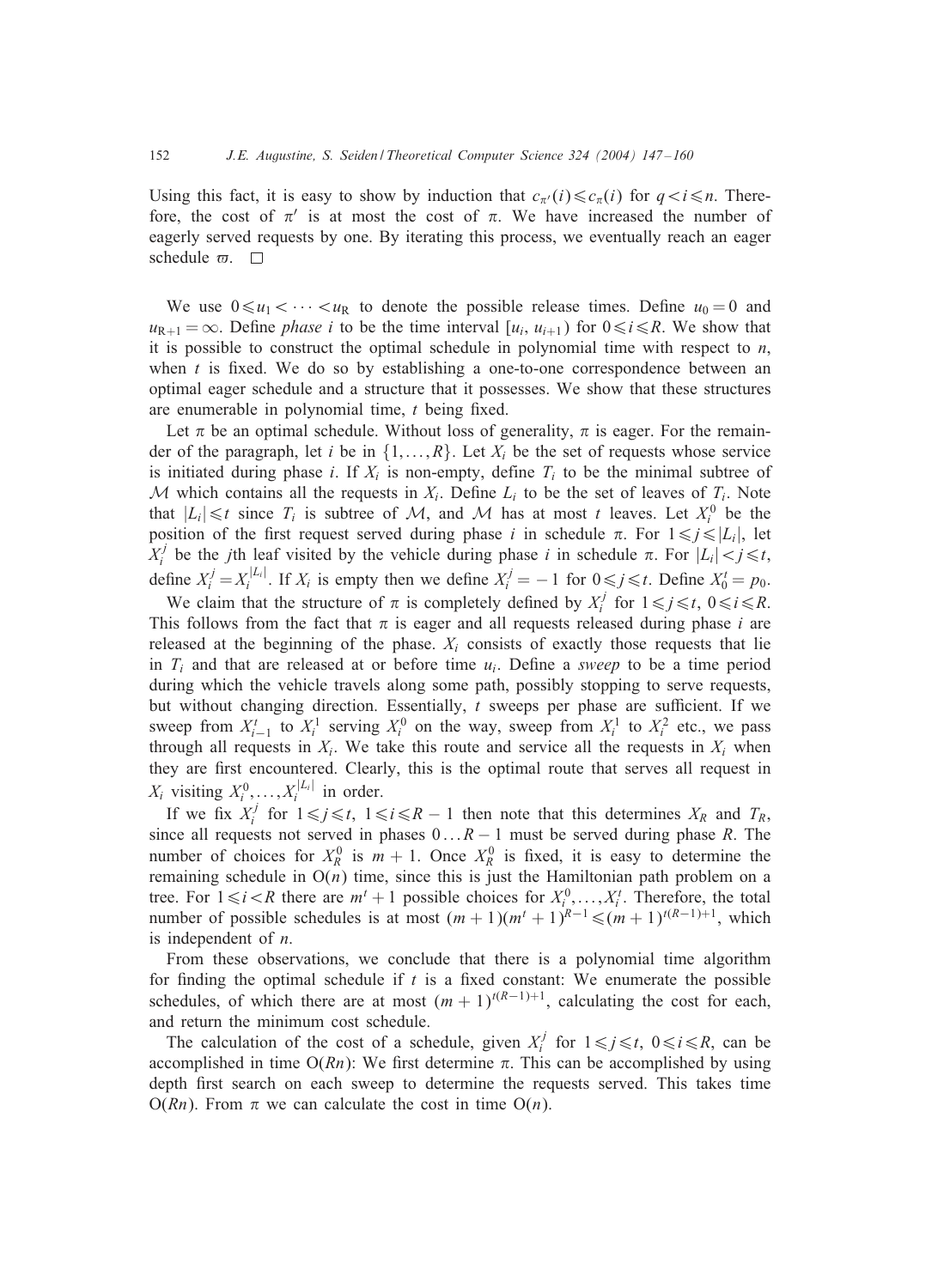Therefore, the total running time of the algorithm is  $O(R(m + 1)^{(t+1)(R-1)+1}n)$ . If t can be fixed, the running time is linear in  $n$  and polynomial in  $m$ , since  $R$  is assumed to be a constant.

#### 3. The offline single vehicle problem

In this section, we present a  $(1 + \varepsilon)$ -approximation algorithm for SVSP, for all  $\varepsilon$  > 0. This paragraph provides an intuitive overview of the argument. Denote the input problem instance as  $\sigma$ . We first provide a framework for discretizing the problem instance  $\sigma$ . More specifically, we discretize two aspects of  $\sigma$ —temporal and spatial. We define three variants  $\sigma^{\downarrow}$ ,  $\sigma^{\uparrow}$  and  $\sigma^*$  of  $\sigma$  that use the framework. We then apply our algorithm described in the previous section to  $\sigma^{\downarrow}$  and argue that the optimal schedule for  $\sigma^{\downarrow}$ , when applied to  $\sigma$  is upper bounded by  $(1 + \varepsilon) \cos(t\sigma)$ , where  $\cos(t\sigma)$  is the cost of the optimal schedule for  $\sigma$ . The use of  $\sigma$ <sup> $\uparrow$ </sup> and  $\sigma$ <sup>\*</sup> will become apparent as the argument unfolds.

Define  $r_{\text{max}} = \max_{1 \le i \le n} r_i$ . Note that  $r_{\text{max}}$  is a lower bound on  $\text{cost}(\sigma)$ . Let  $a = 2\lceil 1/\varepsilon \rceil$  and  $\delta = r_{\text{max}}/a$ . Intuitively,  $\delta$  is the duration of each discrete time unit and a is the number of discrete time units that constitute  $r_{\text{max}}$ . Since  $\cos(\sigma) \ge r_{\text{max}}$ , we have  $\delta \leqslant \varepsilon \cot(\sigma)/2$ .

Let P be the sum of all edge weights in M. Define  $b = 2(t + 1)a^2$  and  $\Delta = P/b$ . Intuitively,  $\Delta$  is the discretized distance unit and b is the number of those units that make P. Since every edge must be traversed to serve all requests,  $\cos(\sigma) \geq P$  and therefore  $\Delta \leq \varepsilon \cot(\sigma)/(4(t + 1)a)$ .

We define a new metric  $\mathcal N$  with a constant number of points, which we use to approximate M. In other words, unlike M, the number of points in  $\mathcal N$  is a constant with respect to  $n$ , but maintains the same structure as that of  $M$ . For an illustrative example refer to Fig. 1 on page 8. A *junction* of  $M$  is defined to be a vertex of degree three or more. Define an *essential path* of  $M$  to be a path whose endpoints are either



Fig. 1. Mapping of points from  $\mathcal M$  to  $\mathcal N$ .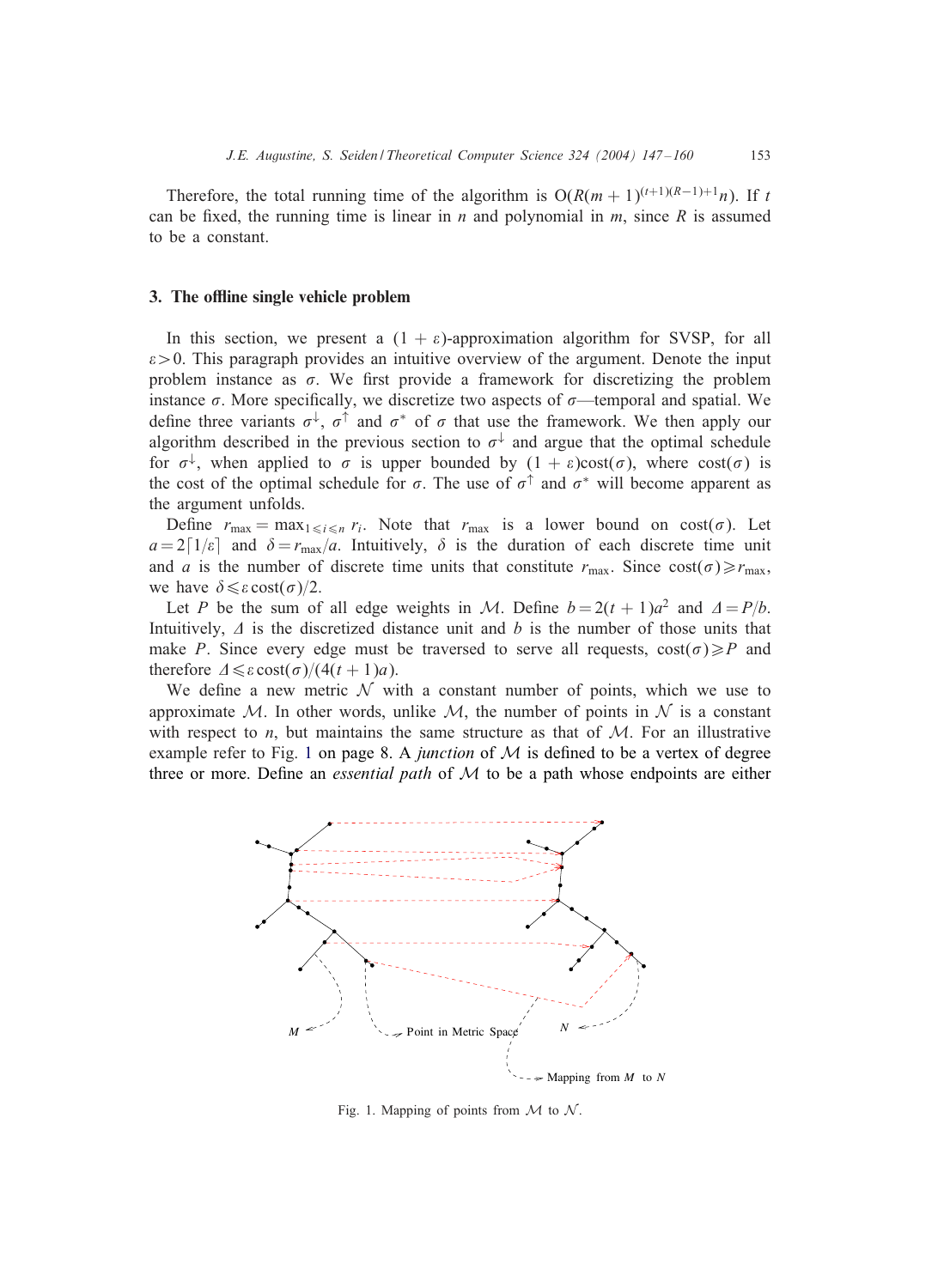leaves or junctions and other vertices are of degree 2. M has a unique decomposition into a set E of at most  $2t - 3$  essential paths (Proof provided in [1]). Note that the tree formed by preserving the junctions and leaves of  $M$  and using the corresponding essential paths as edges is topologically similar to  $M$ . We find this decomposition E and perform the following operation on each essential path  $p \in E$ : we embed p in the real line, with an arbitrary endpoint at position 0. The other endpoint lies at position |p|. This assigns each vertex v in p a non-negative coordinate value  $x(v)$ . We get a new path p' by rounding the coordinates to get  $x'(v) = \min\{|p|, \Delta | x(v)/\Delta + \frac{1}{2}|\}.$ p' consists of  $y = \lfloor |p|/4 \rfloor$  vertices,  $y - 1$  edges of length  $\Delta$ , and one edge of length  $|p| - \Delta(y - 1)$ . There is an obvious mapping from vertices in p to those in p'. From this, we get a mapping  $\phi$  from points in M to points in N. Note that the number of points in  $N$  is at most

$$
\sum_{p \in E} \lceil |p|/A \rceil \le \sum_{p \in E} \left( |p|/A + 1 \right)
$$
  

$$
\le P/4 + 2t - 3 = b + 2t - 3.
$$

Using N, we define two new problem instances  $\sigma^{\uparrow}$  and  $\sigma^{\downarrow}$ . Fig. 2 is provided as an example illustrating  $\sigma^{\downarrow}$  and  $\sigma^{\uparrow}$  in a line metric, which is a special case of the general tree metric. Problem  $\sigma^{\downarrow}$  (shown by downward directed arrows in Fig. 2) is defined in



Fig. 2. Relating  $\sigma^{\downarrow}$  and  $\sigma^{\uparrow}$ .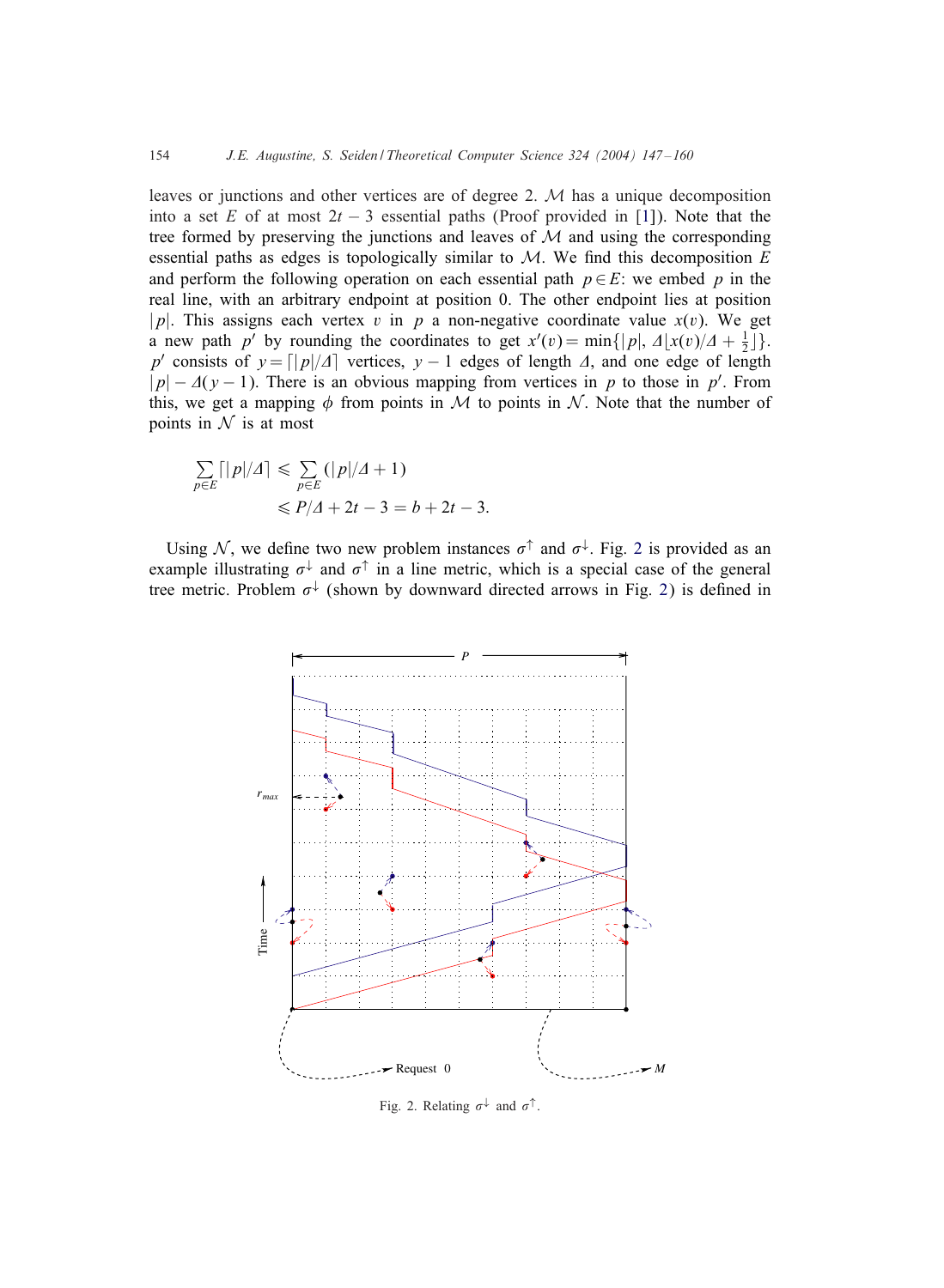

Fig. 3. Magnied view of unit temporal and spatial grid.

terms of  $\sigma$  as follows:

$$
r_i^{\downarrow} = \delta[r_i/\delta], \quad p_i^{\downarrow} = \phi(p_i), \quad h_i^{\downarrow} = h_i,
$$

for  $1 \leq i \leq n$ . For purposes that shall become clear, we add a request at the origin to  $\sigma^{\downarrow}$ , the 0th request, with  $p_0^{\downarrow} = p_0$ ,  $r_0^{\downarrow} = 0$  and  $h_0^{\downarrow} = 0$ . Clearly, this additional request does not affect the solution of  $\sigma^{\downarrow}$  in any way, since the vehicle is already at  $p_0$  at time 0, and the request has zero handling time. Note that in  $\sigma^{\downarrow}$  there are at most  $a+1$ distinct release times and  $b + 2t - 3$  distinct job positions (not including  $p_0$ ). Problem  $\sigma^{\uparrow}$  (shown by upward directed arrows in Fig. 2) is defined by  $r_i^{\uparrow} = r_i^{\downarrow} + \delta$ ,  $p_i^{\uparrow} = p_i^{\downarrow}$ and  $h_i^{\uparrow} = h_i$  for  $1 \le i \le n$ . As with  $\sigma^{\downarrow}$ , in  $\sigma^{\uparrow}$  there is an additional request at the origin, the 0th request, with  $p_0^{\uparrow} = p_0$ ,  $r_0^{\uparrow} = 0$  and  $h_0^{\uparrow} = \delta$ .

Using the algorithm described in the preceding section, we can solve  $\sigma^{\downarrow}$  exactly in time  $O(n(a+1)(b+2t-2)^{a+1}) = O(n(8(t+1))\lceil (1/\varepsilon)^2 + 2t - 2)^{2t\lceil (1/\varepsilon)^2 + 1} / \varepsilon$ , which is linear in *n* for constant  $t$  and  $\varepsilon$ .

We now observe that an optimal schedule  $\pi$  for  $\sigma^{\downarrow}$  is also an optimal schedule for  $\sigma^{\uparrow}$ . Intuitively, problem  $\sigma^{\uparrow}$  is the same as problem  $\sigma^{\downarrow}$  but with all requests except 0 shifted back  $\delta$  time units. Applied to  $\sigma^{\uparrow}$  schedule  $\pi$  stays at  $p_0$  until time  $\delta$ , since  $\pi(0) = 0$  and  $h_0^{\uparrow} = \delta$ , and then travels the same route as for  $\sigma^{\downarrow}$ , except that each point is reached  $\delta$  time units later. The cost incurred by  $\pi$  on  $\sigma^{\uparrow}$  is therefore  $\cos(\sigma^{\downarrow}) + \delta$ . Note that when  $\pi$  is used for  $\sigma^{\uparrow}$  every request is served after its release time in  $\sigma$ . With a bit of care, we can also use  $\pi$  as a schedule for  $\sigma$ . To ensure that the vehicle reaches all jobs, we have to increase the length of each sweep, but by at most  $\Delta$  each. Therefore  $\pi$  is also a schedule for  $\sigma$  with cost at most  $cost(\sigma^{\downarrow}) + \delta + (t + 1)a\Delta$ .

We now relate  $cost(\sigma^{\downarrow})$  to  $cost(\sigma)$ . To accomplish this, we consider a third modified instance, which we denote  $\sigma^*$ . This instance is defined in terms of the original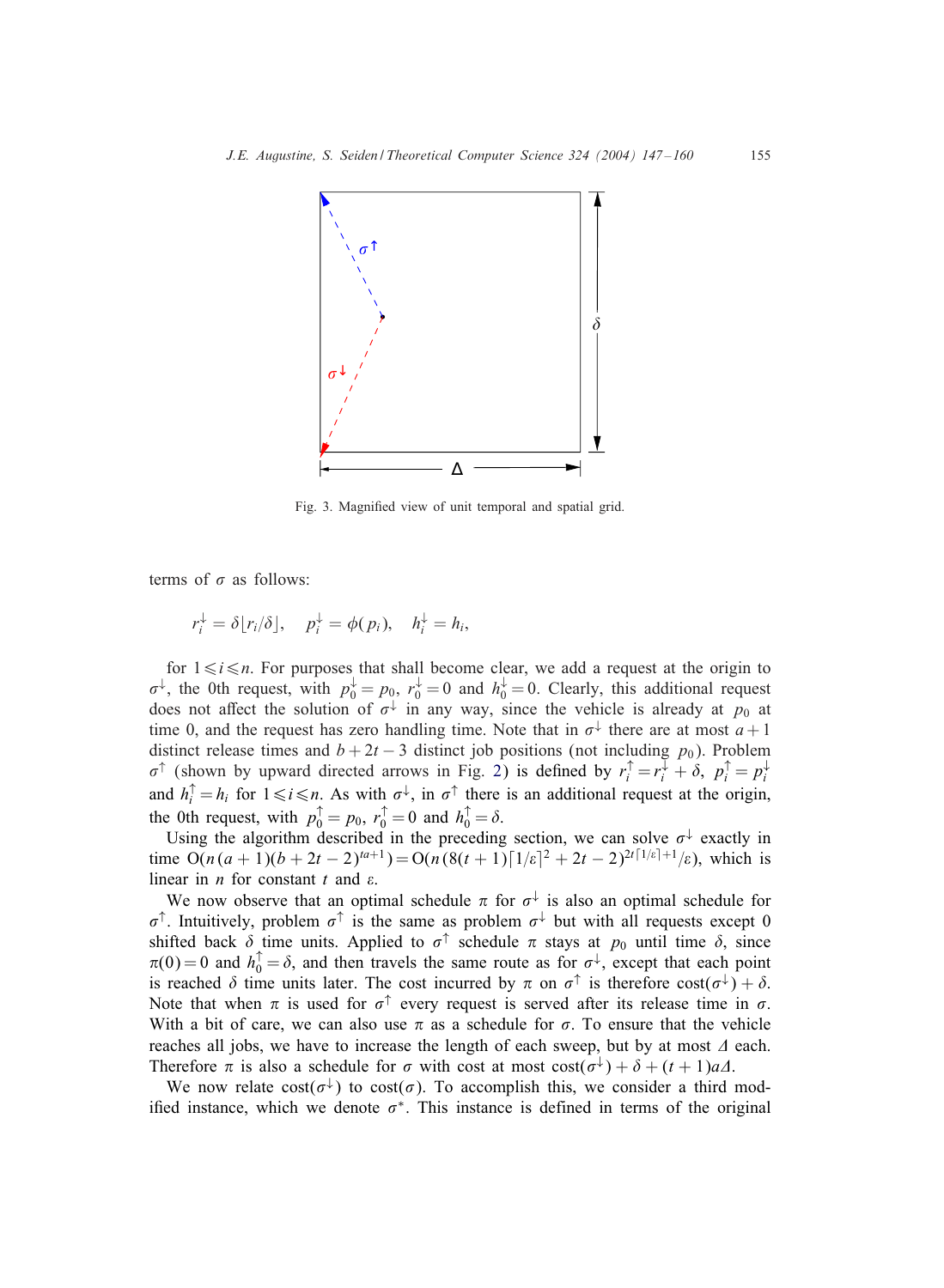metric M by

$$
r_i^* = r_i^{\downarrow}, \quad p_i^* = p_i, \quad h_i^* = h_i,
$$

for  $1 \le i \le n$ . We first observe that clearly,  $cost(\sigma) \ge cost(\sigma^*)$ . The optimal schedule  $\pi^*$  for  $\sigma^*$  has the structure that we have explained in the preceding section; i.e. at most  $t + 1$  sweeps are contained in each phase. We consider an extra sweep from the previously mentioned t sweeps because the sweeps contained in phase i are  $X_i^0$  to  $X_i^1$ ,  $X_i^1$  to  $X_i^2, \ldots, X_i^t$  to  $X_{i+1}^0$ . Note that if we apply  $\pi^*$  to  $\sigma^{\downarrow}$ , we have a feasible schedule for  $\sigma^{\downarrow}$ . Each sweep still covers the same jobs, since the rounding scheme used to obtain  $\mathcal N$  does not change the order of points along any essential path. Further, we increase the length of each sweep by at most  $\varDelta$ . Therefore,  $cost(\sigma^*) + (t+1)a\varDelta \geq cost(\sigma^{\downarrow})$ . We conclude that the cost incurred by the algorithm is at most

$$
\begin{aligned} \text{cost}(\sigma^{\downarrow}) + \delta + (t+1)a\Delta &\leq \text{cost}(\sigma^*) + \delta + 2(t+1)a\Delta, \\ &\leq \text{cost}(\sigma) + \delta + 2(t+1)a\Delta &\leq (1+\varepsilon)\text{cost}(\sigma). \end{aligned}
$$

## 4. The offline zone multiple vehicle problem

In this section, we show that if we have a  $\rho$ -approximation algorithm  $\mathcal A$  for SVSP which runs in time  $O(g(n))$ , then we also have a  $\rho$ -approximation algorithm B for ZMVSP which runs in time  $O(tkn^t + n^t g(n))$ . The basic idea is to generalize the dynamic programming algorithm given by Karuno and Nagamochi [10] for computing the optimal one-way zone schedule for the multiple vehicle scheduling problem. The general case is quite complicated, so we begin by looking at the special case of  $t = 2$ , where  $M$  is a path. We assume in this section that the starting and finishing positions of each vehicle can be selected by the algorithm.

Since the requests are all on a single path, we assume that they are given in order along this path, i.e. request 1 is at one end of the path, request 2 is adjacent to request 1, etc. Define  $C^*(i, j)$  for  $1 \le i \le j \le n$  to be the optimal cost for serving requests  $i, \ldots, j$ using a single vehicle. Further define  $x^*(i,\ell)$  for  $1 \le i \le n$  and  $1 \le \ell \le k$  to be the cost of the optimal zone schedule for serving requests  $1, \ldots, i$  with  $\ell$  vehicles. Then the cost of the optimal zone schedule for the entire problem is given by  $x^*(n, k)$ . We calculate x <sup>∗</sup> using the following recurrence:

$$
x^*(i, 1) = C^*(1, i),
$$
  
\n
$$
x^*(i, \ell) = \min_{1 \le j < i} \max\{x^*(j, \ell - 1), C^*(j + 1, i)\}.
$$

Of course, we do not know how to calculate  $C^*(i, j)$  in polynomial time. We are therefore led to consider the following modified recurrence. Define  $C(i, j)$  for  $1 \leq i \leq j \leq n$ to be the cost incurred by  $A$  for serving requests  $i, \ldots, j$  with a single vehicle. Define  $x(i,\ell)$  for  $1\le i\le n$  and  $1\le \ell\le k$  to be minimum cost of a zone schedule for serving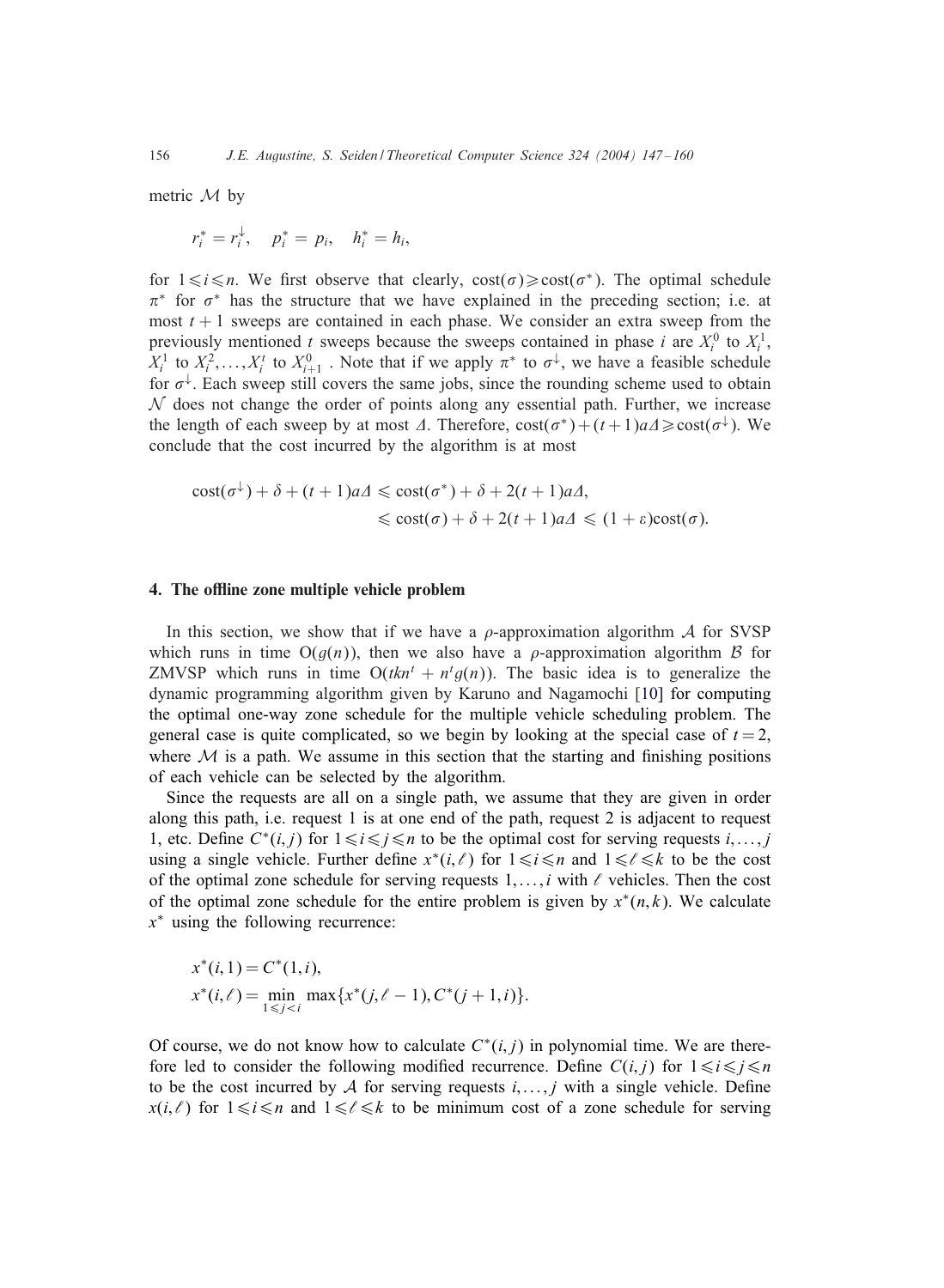requests 1,..., i with  $\ell$  vehicles using A to serve requests in each zone. Similar to the situation with  $x^*$ , we calculate  $x(n, k)$  using

$$
x(i, 1) = C(1, i),
$$
  
\n
$$
x(i, \ell) = \min_{1 \le j < i} \max\{x(j, \ell - 1), C(j + 1, i)\}.
$$
\n
$$
(1)
$$

We show that  $x(i,\ell) \leq \rho x^*(i,\ell)$  for  $1 \leq i \leq n$  and  $1 \leq \ell \leq k$ . This is simple to accomplish by induction. For the base case, from the definition of A we have  $x(i, 1) = C(1, i) \le \rho C^*$  $(1,i) = \rho x^*(i,1)$ . For the inductive case, assume that  $x(j,\ell-1) \leq \rho x^*(j,\ell-1)$  for all  $1 \leq i \leq i$ . Then

$$
x(i,\ell) = \min_{1 \le j < i} \max\{x(j,\ell-1), C(j+1,i)\}
$$
\n
$$
\le \min_{1 \le j < i} \max\{\rho x^*(j,\ell-1), \rho C^*(j+1,i)\}
$$
\n
$$
= \rho \min_{1 \le j < i} \max\{x^*(j,\ell-1), C^*(j+1,i)\} = \rho x^*(i,\ell).
$$

In particular, this means that  $x(n, k) \le \rho x^*(n, k)$ , which leads us to a  $\rho$ -approximation algorithm  $B$ :

(1) Calculate the values  $C(i, j)$  for  $1 \le i \le j \le n$ , storing them in an array.

(2) Calculate  $x(n, k)$  using dynamic programming (i.e. store x in an array).

(3) From  $x$  find the zone partition and use the schedule of  $A$  within each zone.

Step 1 takes  $O(n^2 g(n))$  time. Step 2 takes  $O(kn^2)$  time. Step 3 can be accomplished in  $O(k)$  time if we record the values of j minimizing (1) in Step 2.

We now sketch the general solution for tree metrics. In an abuse of notation, we use  $C(T)$  to represent the cost of serving requests in a tree T with a single vehicle and  $x(T,\ell)$  to represent the cost of serving requests in tree T with  $\ell$  vehicles. To begin, we calculate the cost  $C(T)$  for each subtree T of M. The total number of subtrees is at most  $n^t$  (refer [1]), so the time to do this is  $O(n^t g(n))$ .

Note that any tree that is partitioned into two or more zones will have at least two zones such that the removal of either one will not disconnect the rest of the tree and we designate them *non-disconnecting zones*. This can be shown easily by induction with the obviously true base case being any tree  $T$  split into two zones. Now assume that any tree T partitioned into some i zones,  $2 \le i \le n$ , has at least two non-disconnecting zones. Now consider any tree  $T$  with  $n$  zones. Pick a zone that disconnects (note that if this cannot be done, then it follows that there are at least two non-disconnecting zones). Each of these disconnected parts should have atleast one zone that does not disconnect the original tree T. Note also that a non-disconnecting zone will be the tree formed by some node and its descendants.

We now have to build a method of employing dynamic programing to trees. We pick an arbitrary leaf  $r$  and designate it to be the root. In each step of the dynamic programming, we try to find an optimal non-disconnecting zone. To find the minimum cost  $x(T,\ell)$  of an  $\ell$  vehicle solution for a rooted tree T, we use depth first search starting from each leaf of  $T$ , excluding the root. The DFS should follow the rule that it visits the children of each node before its parents with respect to the root. This ensures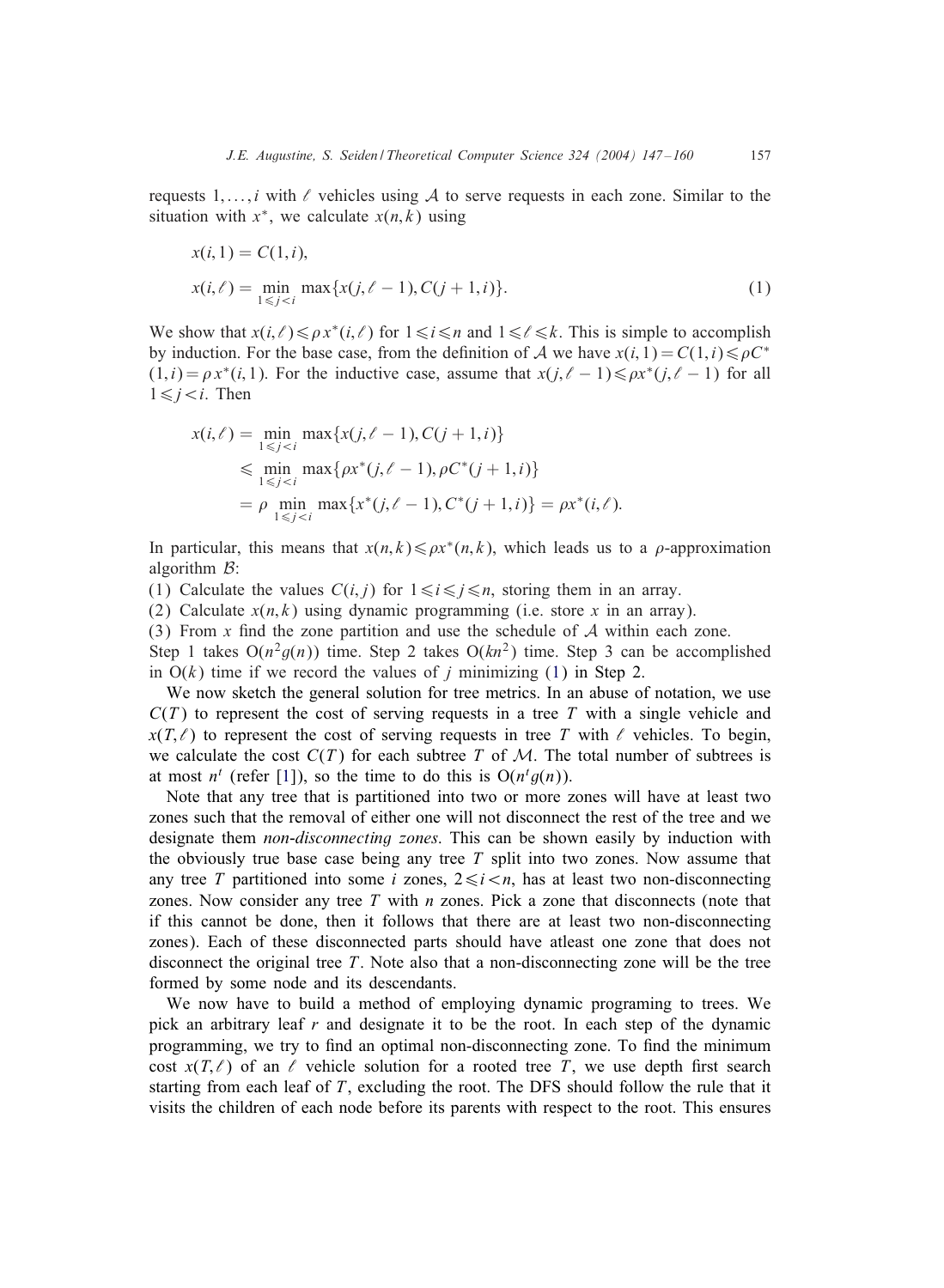

Fig. 4. Tree for the bad instance with  $t = 3$  and  $k = 4$ .

that atleast one DFS visits the subtree of the descendants of each node in  $T$  before visiting its parent. Each time the depth first search has completed the descendants of a node and the next step would be to visit its parent, we have a decomposition of T into two disjoint subtrees: the portion of  $T$  visited in the depth first search, which we call U, and the remainder, which we call  $V = T - U$ . V contains the root. The minimum of max $\{x(V, \ell - 1), C(U)\}$  over all possible U and V gives us the minimum cost for T. The time required to calculate  $x(T, \ell)$  is  $O(tn)$ , since T has at most t leaves. From [1], the number of rooted trees T is at most  $O(n^{t-1})$ . The total time used is therefore  $O(n^t g(n) + tkn^t)$ , as claimed.

We now make a number of remarks on the relationship between the cost of the optimal zone schedule, and the optimal non-zone schedule. If we allow multiple requests to appear at a single location, then clearly the cost of the optimal zone schedule can be k times the cost of the optimal non-zone schedule: Consider an input where  $n = k$ ,  $r_i = 0$ ,  $h_i = 1$  and  $p_i = p_1$  for  $1 \leq i \leq k$ . Then in a zone schedule, a single vehicle must serve all requests, whereas in a non-zone schedule we can devote a vehicle per request. If requests must occur at distinct locations, then we get a weaker bound.

**Lemma 2.** For all  $k \geq 2$  and  $t \geq 2$ , there exists an MVSP problem instance  $\sigma$  where *the cost of the optimal zone schedule is*  $2-1/t$  *times the cost of the optimal non-zone schedule.*

**Proof.** Consider an instance with  $n = t + k - 1$  jobs on a tree with n vertices. We name the vertices a,  $b_1$ ,..., $b_t$  and  $c_1$ ,..., $c_{k-2}$ . All edges have weight  $\varepsilon$ . There is an edge from *a* to  $b_i$  for  $1 \le i \le t$ , from  $b_1$  to  $c_1$  and from  $c_i$  to  $c_{i+1}$  for  $1 \le i \le k-3$ . There are no other edges. An example is shown in Fig. 4 on page 13. All requests are released at time 0. There is one request at each vertex. The requests at  $a$  and  $c_1, \ldots, c_{k-2}$  all have handling time 1. The requests at  $b_1, \ldots, b_t$  all have handling time 1/t. The optimal non-zone schedule completes in time  $1 + (2t - 2)\varepsilon$ : we use a vehicle at each of a and  $c_1, \ldots, c_{k-2}$ , while a single vehicle serves  $b_1, \ldots, b_t$ . In any schedule that completes before time 2, a vehicle must be used at each of a and  $c_1, \ldots, c_{k-2}$ . In a zone schedule that completes before time 2, the vehicle that serves  $a$  must be used to serve the requests at  $b_2, \ldots, b_t$ . Therefore, the completion time of this vehicle is at least  $2 - 1/t + (2t - 4)\epsilon$ . Since we can choose  $\epsilon$  to be arbitrarily small, we get the desired result.  $\square$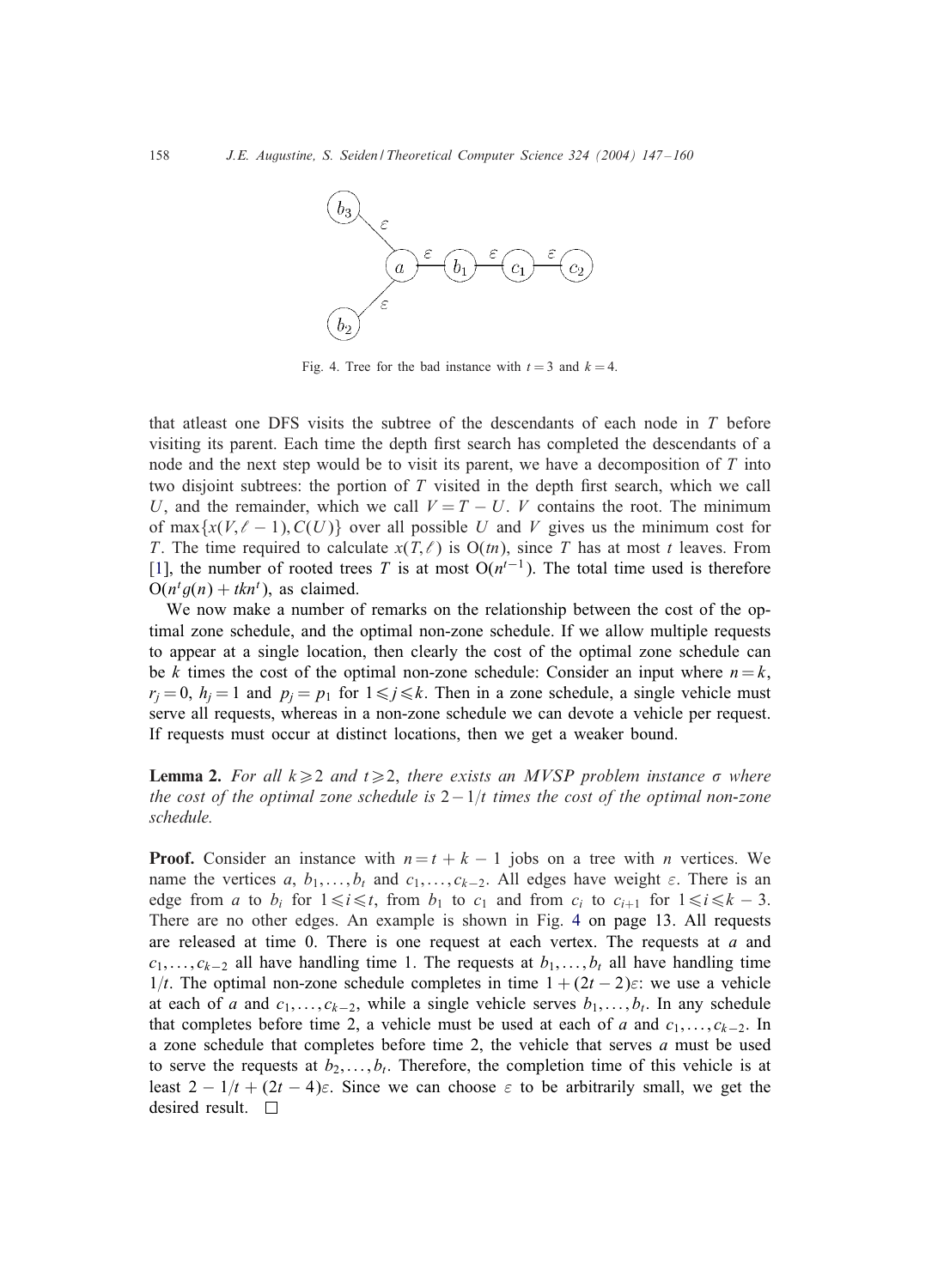## 5. The single vehicle problem with deadlines

In this section we consider an extension of SVSP, where each job  $j$  has a deadline  $d_j$ , by which it must complete. We say that a schedule is *feasible* if it completes all jobs before their deadlines. The objective is to find the feasible schedule with minimum makespan, if it exists. Tsitsiklis [18] shows that SVSP with deadlines on paths is strongly NP-hard, but leaves open the complexity of SVSP with general deadlines and zero release times. In this section, we show that this problem is NP-hard on paths and strongly NP-hard on trees.

To begin, we define our problems precisely. In the problem *decision* RTO-SVSP, we are given a bound D, a metric M, an origin  $o \in \mathcal{M}$ , and n jobs specified by  $(p_j, r_j, h_j)$ for  $1 \leq j \leq n$ . We are to determine if there is a schedule where the vehicle starts at o, handles all jobs and returns to o by time D. Tsitsiklis [18] shows that this problem is NP-hard, even when  $M$  is a path. Nagamochi et al. [15] show that this problem is strongly NP-hard when  $M$  is a tree. (Actually, both these sets of authors consider the FO variant of SVSP, however, the problem instances they use in their reductions all force the vehicle to return to the origin at the end of processing).

In the problem *decision deadline* RTO-SVSP, we are given a metric M, a bound D, an origin  $o \in \mathcal{M}$ , and *n* jobs specified by  $(p_j, d_j, h_j)$  for  $1 \leq j \leq n$ . The goal is to determine if there is a schedule where the vehicle starts at o, handles all jobs before their deadlines and returns to o by time D.

The basic idea is very simple: decision RTO-SVSP and decision deadline RTO-SVSP are dual. By this we mean that if we reverse time in one of these problems, we get exactly the other. More precisely, we have a YES schedule  $\pi$  for an instance  $\sigma$  of decision RTO-SVSP if and only if the reverse of  $\pi$  is a YES schedule for the instance  $\sigma'$  of decision deadline RTO-SVSP defined by  $p'_j = p_j$ ,  $h'_j = h_j$ , and  $d'_j = D - r_j$  for  $1 \leq j \leq n$ . The metrics, origins, and bounds D are the same in both problems. Since this is clearly a polynomial time reduction in both directions, the problems are equivalent.

## 6. Conclusion

We have presented the first approximation schemes for single and multiple vehicle scheduling problems on trees. Such problems are well motivated, having a large number of applications [10]. We believe that this is just an initial step in the exploration of such problems, and therefore we list some open problems that we feel are important: Karuno and Nagamochi [10] give a 2-approximation for the non-zone multiple vehicle problem on a path. Can their result be extended to trees? For what other metrics is a PTAS possible? Is an FPTAS possible for SVSP on paths or trees with a constant number of leaves?

## References

<sup>[1]</sup> J.E. Augustine, Offline and online variants of the traveling salesman problem, Masters Thesis, Louisiana State University, 2002.